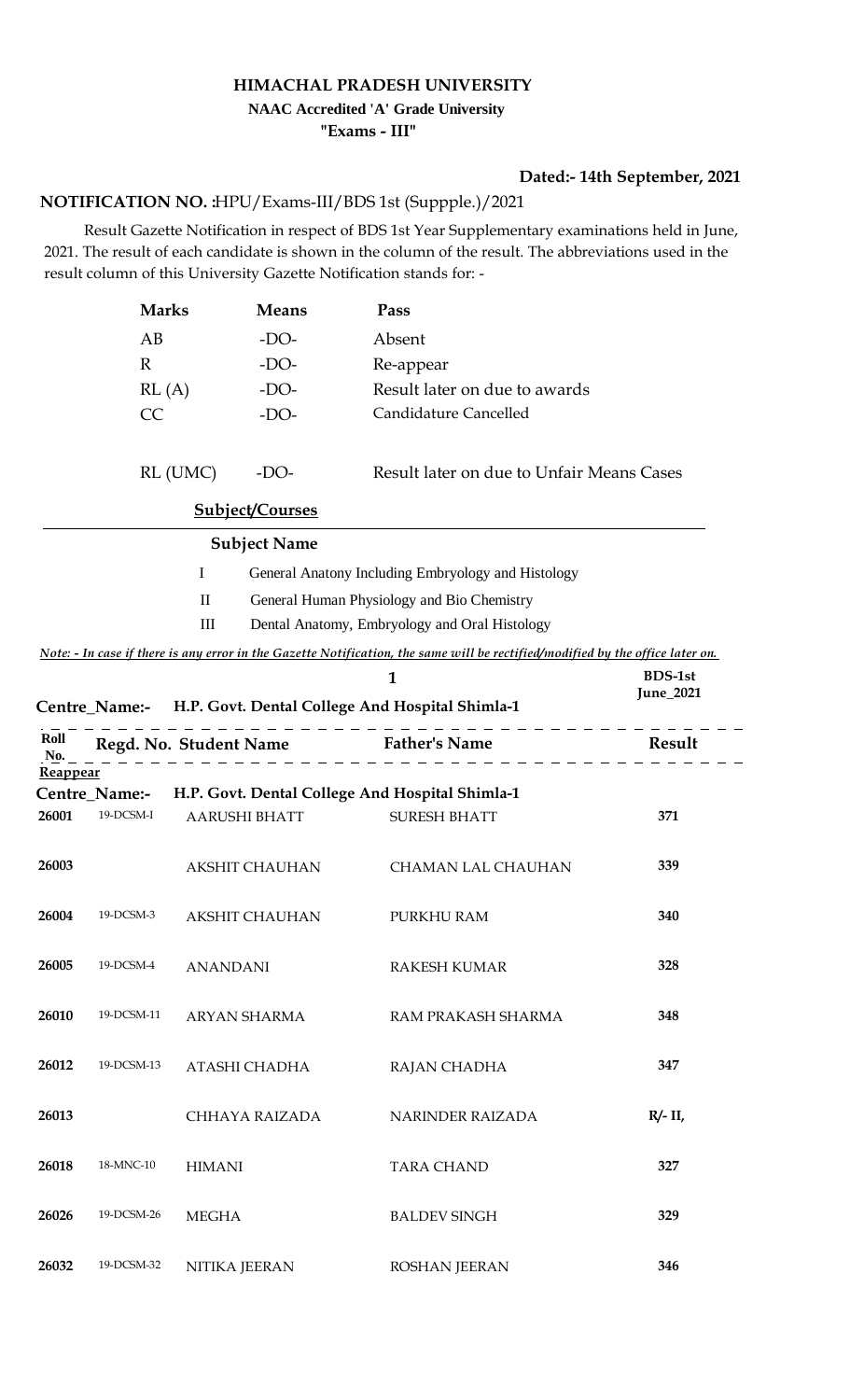**Centre\_Name:- H.P. Govt. Dental College And Hospital Shimla-1**

| Roll<br>No. |                            | -----------------<br>Regd. No. Student Name Father's Name                  |                                                                   | Result             |
|-------------|----------------------------|----------------------------------------------------------------------------|-------------------------------------------------------------------|--------------------|
| Reappear    |                            |                                                                            |                                                                   |                    |
| 26034       |                            | PRERANA SHARMA                                                             | <b>TILAK RAJ</b>                                                  | 334                |
| 26039       | 19-DCSM-42                 | RITESH JARYAL                                                              | <b>ARJUN SINGH</b>                                                | $R/- II$ , $III$ , |
| 26043       | 19-DCSM-47                 | SARTHAK SONI                                                               | <b>VIPIN SONI</b>                                                 | 368                |
| 26044       | 19-DCSM-48                 | <b>SHABNAM THAKUR</b>                                                      | KULDEEP SINGH                                                     | 349                |
| 26046       | 19-DCSM-50                 | <b>SHAILZA BODH</b>                                                        | NARINDER SINGH                                                    | 367                |
| 26047       | 19-DCSM-51                 | SHIVALI SANDHU                                                             | JAGDISH KUMAR SANDHU                                              | 348                |
| 26048       | 19-DCSM-52                 | <b>SHIVANI</b>                                                             | <b>CHAMAN JARIYAL</b>                                             | 338                |
| 26049       | 19-DCSM-54                 | <b>SUNITA THAKUR</b>                                                       | <b>JALAM SINGH</b>                                                | 342                |
| 26058       | 18-DCSM-44                 | TRISHLA DHARAIK                                                            | KAMLA NAND DHARAIK                                                | 329                |
| 26059       | 18-DCSM-41                 | SURENDER DOGRA                                                             | DURGA DASS DOGRA                                                  | $R/- II$ , $III$ , |
|             |                            |                                                                            |                                                                   |                    |
| 28208       | Centre_Name:-<br>19-DGN-12 | Bhojia Dental College & Hospital Budh, Baddi Solan<br><b>DIKSHA BANSAL</b> | RAJINDER KUMAR                                                    | 350                |
| 28213       | 19-DGN-19                  | <b>JASHANPREET</b>                                                         | HARBHAJAN SINGH                                                   | 316                |
| 28235       | 19-DGN-46                  | SWAGATIKA DAS                                                              | PABITRA MOHAN DAS                                                 | 320                |
| 28239       | 19-DGN-50                  | TUSHTI AGGARWAL                                                            | <b>ATUL AGGARWAL</b>                                              | 354                |
| 28248       | 19-DGN-13                  | <b>ESHANT</b>                                                              | YADVINDER SINGH                                                   | 306                |
| 28253       | 19-DGN-35                  | RUPESH PANWAR                                                              | <b>BALBIR SINGH PANWAR</b>                                        | 307                |
| 28254       | 19-DGN-40                  | SARTHAK SHARMA                                                             | SANJEEV SHARMA                                                    | 314                |
|             | Centre_Name:-              |                                                                            | Himachal Institute of Dental Sciences Paonta Sahib Sirmour (H.P.) |                    |
| 30409       | 19-HIDS-8                  | <b>AKANKSHA</b>                                                            | DEEP KUMAR MEHTA                                                  | 332                |
|             |                            |                                                                            |                                                                   |                    |
| 30410       | 19-HIDS-9                  | <b>AKASH RANJAN</b>                                                        | <b>JITU RAM</b>                                                   | 333                |
| 30412       | 19-HIDS-11                 | <b>AMARJOT KAUR</b>                                                        | <b>SAHAB SINGH</b>                                                | 351                |
| 30424       | 19-HIDS-25                 | <b>DILGEER KAUR</b>                                                        | ARVINDER SINGH                                                    | 331                |